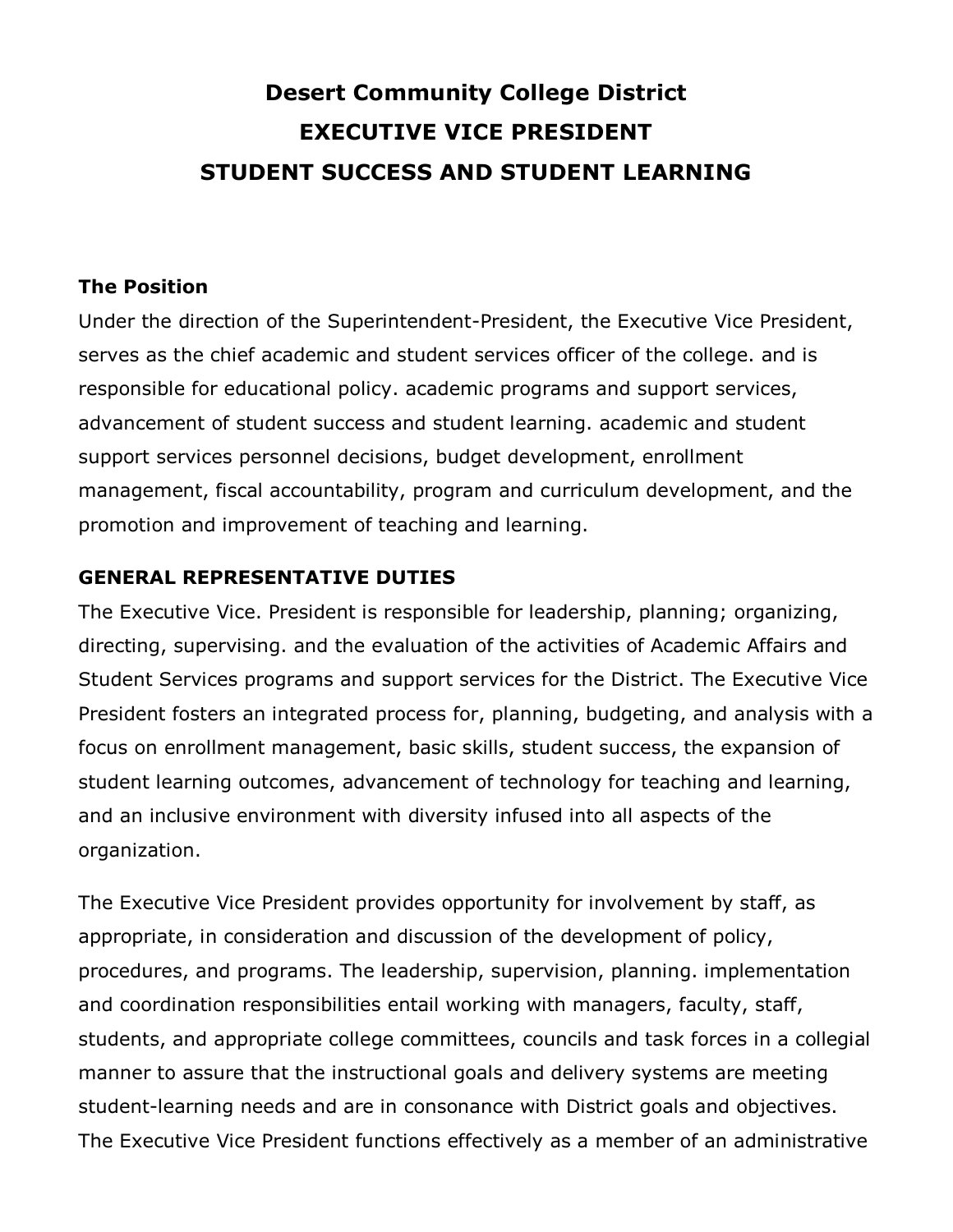team and works well with and evidences sensitivity towards persons at all levels of the college.

## **Representative Duties**

#### **In concert with appropriate college personnel:**

1. Provides strong, dynamic academic and administrative leadership, fosters an environment which encourages scholarship. teaching, and learning excellence.

2. Provides a vision to guide the college's academic and student service programs into the future.

3. In concert with the appropriate student services administrative personnel, faculty, and staff, provides leadership for the integration of student services with instruction that supports student success.

4. Provides leadership for strategic/operational planning for instructional and related student support services for student success.

5. Provides leadership for innovative student learning, student support, and development programs and processes.

6. Fosters a culture of transfer and guide the college in creating systemic change in the way faculty and staff meet the needs of underprepared students.

7. Provides oversight of assessment of Student Learning Outcomes (ASLO) and college-wide accreditation.

8. Promotes economic and resource development in support of workforce development and Career Technical Education (CTE) programs and services.

9. Provides leadership for the development of strategies and activities that encourage and foster innovation in support of student success.

10. Advocates and promotes quality instruction, student success, integrated planning, and the expansion of Student Learning Outcomes to meet the educational needs of students in a diverse community college environment.

11. Provides innovative and successful academic leadership and vision in instruction and related support services, program development in basic skills, transfer, vocational developmental and non-traditional programs.

12. Promotes instructional and student support connections that foster and enhance student success, including the integration of new technology into the learning process and the initiation of supplemental learning across all disciplines.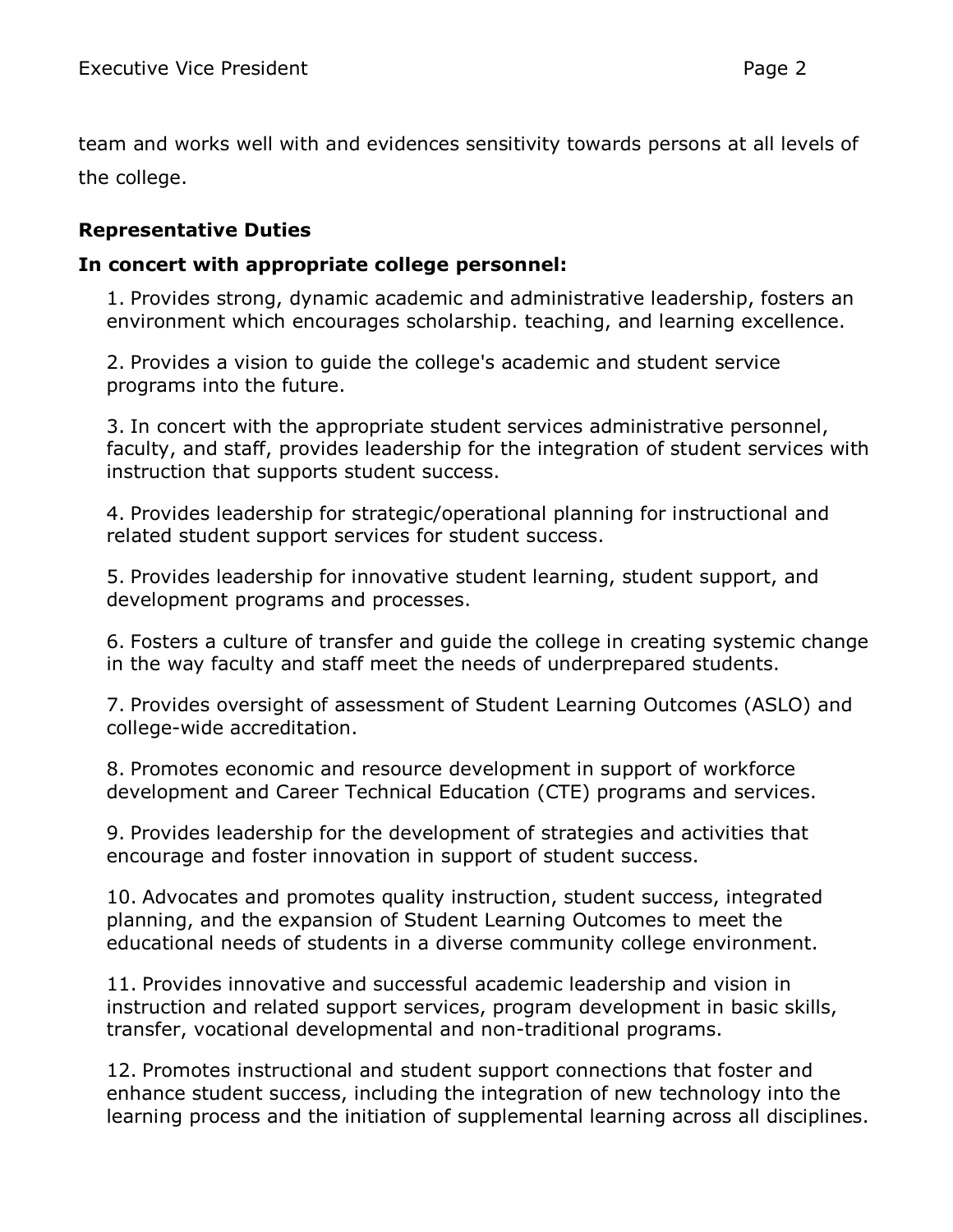13. Works effectively with community groups, educational entities, business, industry, government, and legislative bodies to develop partnerships which result in improved service to the community and students.

14. Plans, implements, and evaluates change with appropriate consultation.

15. Provides leadership and oversight for enrollment management strategies/initiatives/efficiencies.

16. As appropriate, provides for the orientation, in service training, professional development of administrative, faculty, and staff personnel.

17. Fosters a culture of evidence in support of decision reaching processes.

18. Understands and supports the role of faculty in participatory governance as delineated in Education Code and Title 5.

19. Assists in identifying resources for development through grants end special projects; coordinate and assist in preparation of project applications for special funding to support student success programs and services.

20. Prepares, submits, and monitors the annual budget for areas of responsibilities

21. Develops, prepares, presents, and submits reports regarding areas of responsibility.

22. Maintains current knowledge of new developments and innovations in community colleges and higher education in general and serve as an informed and knowledgeable resource for campus wide efforts.

23. Promotes the role and use of technology in the instructional and student support services environment.

24. Trains, supervises, evaluates, and directs the work of assigned personnel.

25. Represents the district as the Chief Instructional and Student Services Officers at state meetings and conferences.

26. Performs other duties as assigned.

## **Knowledge and Abilities**

#### **Knowledge of**

• The Community College role in higher education including the mission of the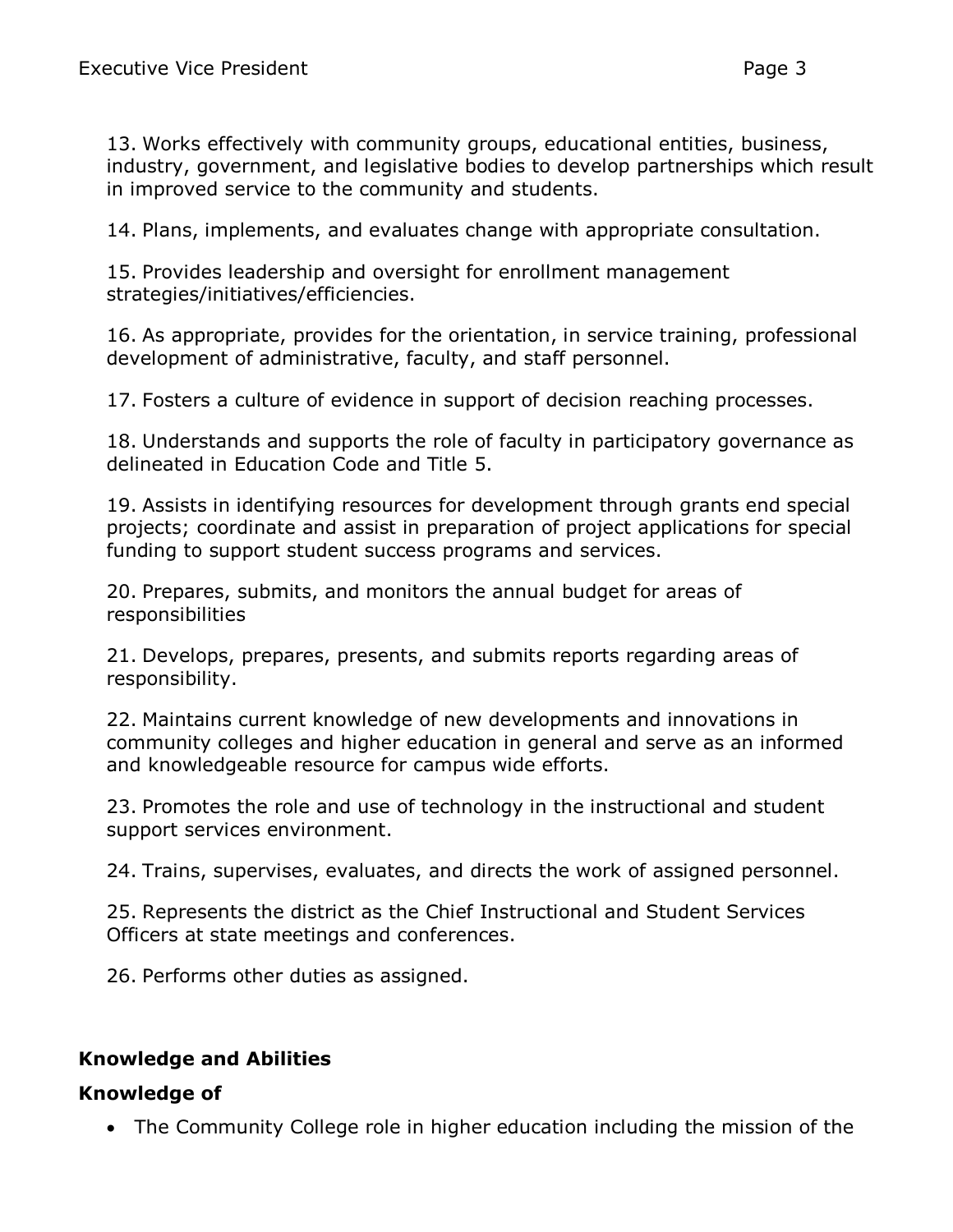California Community Colleges and community college instructional programs principles, practices, and procedures.

- Adult learning theory and learning styles including multiple methods of instruction includh1g new technologies in the learning process and understanding of current and emerging instructional delivery technologies.
- Contemporary pedagogy, instructional methodology, and learning theories.
- Curriculum development, course articulation, and student matriculation.
- Budget preparation and control.
- Principles and practices of administration, supervision, and training.
- District organization, operations, policies and objectives.
- State reporting system and procedure and applicable laws, codes, regulations, policies, and procedures.

# **Ability to**

- Plan, organize, develop and evaluate the programs, services, activities and curriculum of college instructional, student services and instructional support programs.
- Plan, organize, direct, and evaluate the activities and personnel of the assigned area.
- Develop and evaluate comprehensive plans to meet current and future needs of assigned area.
- Communicate effectively, both verbally and in writing, with faculty and staff, students and community members.
- Train, supervise, and evaluate personnel.
- Apply current and emerging information, networking, and instructional technologies.
- Manage a facility and equipment, develop and effectively manage a budget.
- Interpret, apply and explain rules, regulations, requirements, policies and procedures.
- Work effectively with students, faculty, and staff from multi-cultural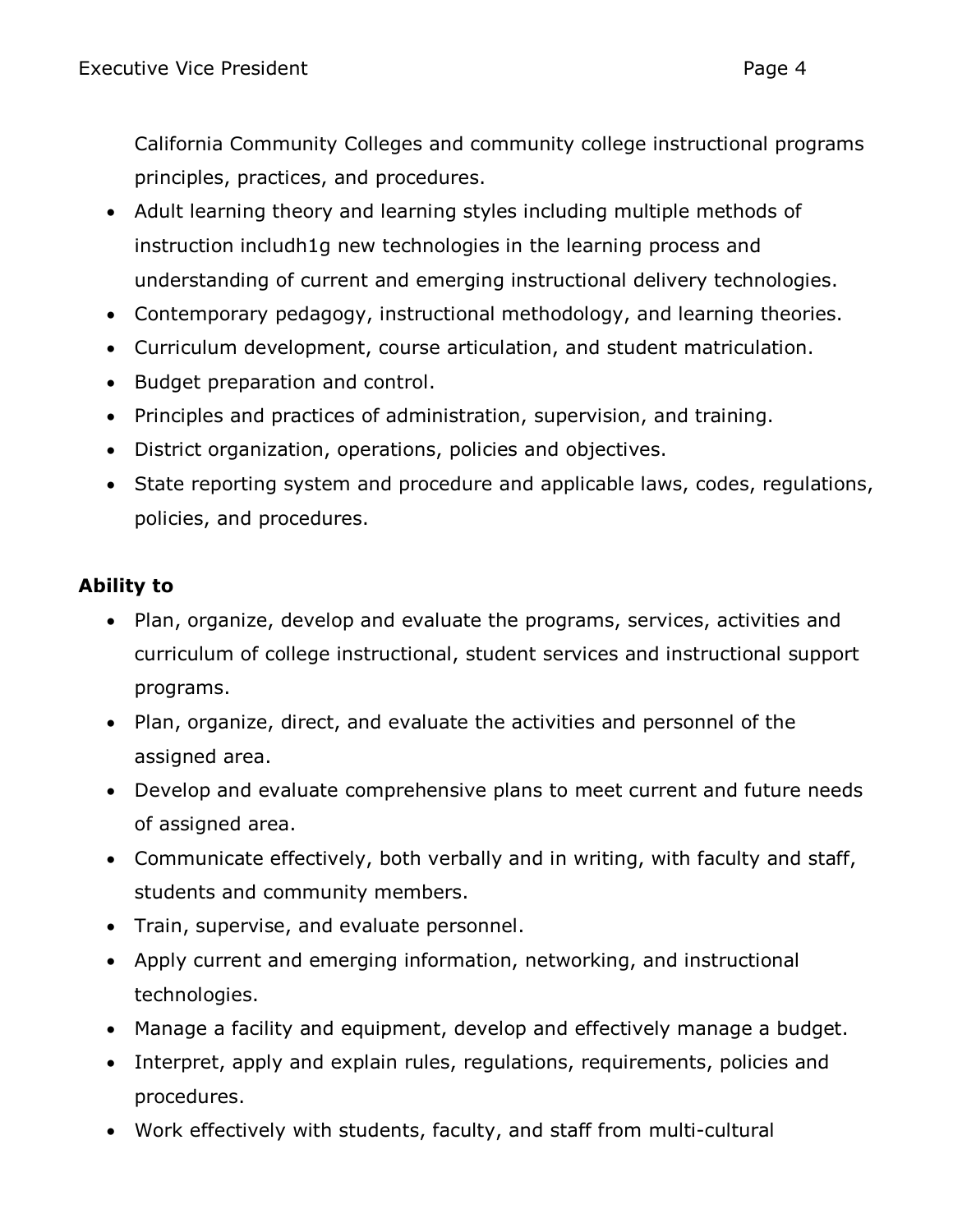backgrounds and promote access and equity.

- Work effectively with personnel at all levels of the college.
- Maintain current knowledge of program rules, regulations, requirements, and restrictions.
- Analyze situations accurately and adopt an effective course of action.
- Plan and organize work; meet schedules and timelines.
- Apply and use effective interpersonal skills (tact, patience, courtesy).
- Work effectively with community groups, educational entities, business, industry, government and legislative bodies to develop partnerships and coalitions which result in approved service to the community and students.
- Challenge and motivate staff, and communicate effectively with a wide range of constituencies.
- Identify resources and develop grant or special project applications.
- Foster shared governance, consensus building, and team approach to management.

# **Minimum Qualifications**

- Master's degree from an accredited institution, or possession of a valid California Community College Supervisory Credential, **AND**
- One year of formal training, internship, or leadership experience reasonably related to the administrative assignment, **AND**
- Two (2) years of senior level experience is required, **AND**
- Evidence of a sensitivity to and understanding of the diverse academic, socioeconomic, cultural, disability, and ethnic backgrounds of community college students.

# **Desirable Qualifications**

- Possession of an earned doctorate is desirable.
- Progressive experience in the administration of educational programs and services or 1·easonably related field, including at least three (3) years in a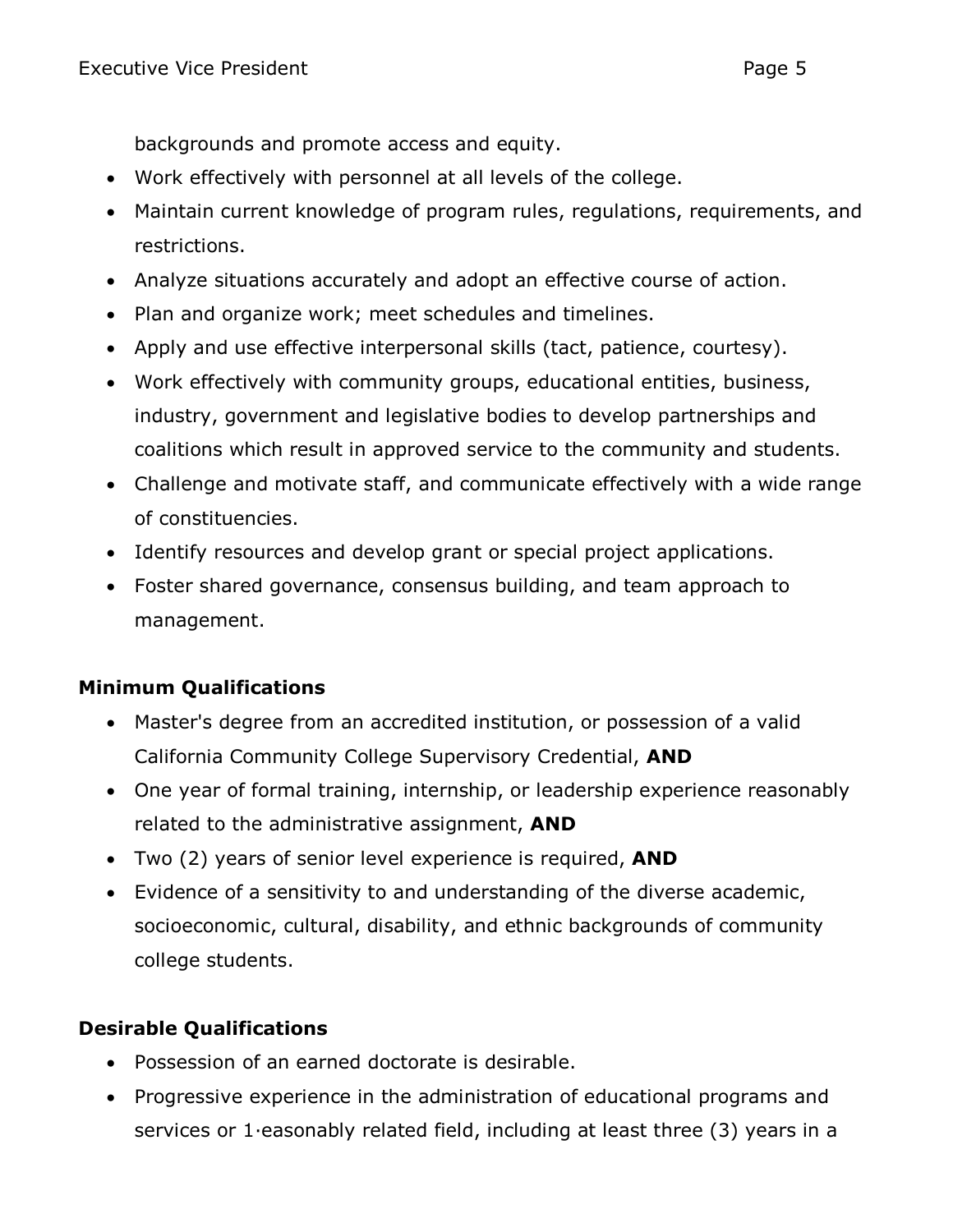community college or university environment.

- Evidence of successful administrative experience in the areas of leadership, organization, planning, development, staffing, budget management evaluation, and supervision reasonably related to the assignment.
- At least three years teaching experience at the post-secondary level.
- Evidence of experience in curriculum development and innovation.
- Experience in accreditation self-study and service on an accreditation evaluation team.
- Demonstrated experience addressing the needs of the underprepared student.
- Demonstrated support for and encouragement of faculty and student scholarship.
- Demonstrated experience in Student Learning Outcome (SLO) design, development, and or implementation.
- Demonstrated support for faculty and staff professional development.
- Commitment to participatory governance and ability to build consensus, resolve difficult issues, and foster a team environment.
- Demonstrated ability to work effectively and cooperatively with diverse constituencies within a participatory governance environment.
- Effective oral and written communication skills.
- Demonstrated experience in academic, career and technical Education (CTE) programs and student services.
- Knowledge of computers and computer applications that support management systems and business office functions.
- Demonstrated ability to problem solve and make timely, fair, and equitable decisions.
- Demonstrated record of fiscal responsibility and accountability, utilizing enrollment management in schedule planning.
- Demonstrated advocacy for students and students' needs.
- Demonstrated commitment to academic quality and standards.